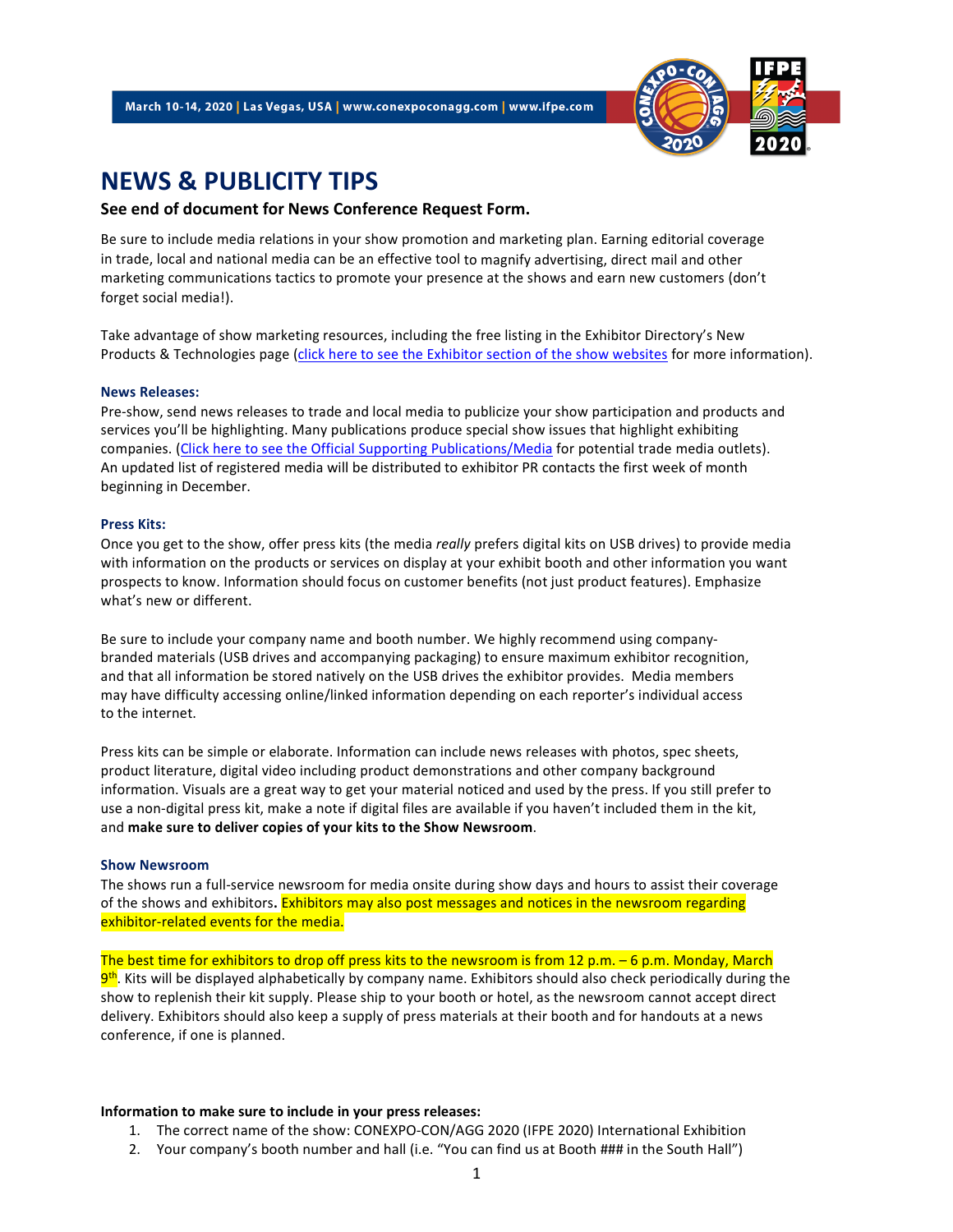## March 10-14, 2020 | Las Vegas, USA | www.conexpoconagg.com | www.ifpe.com



- 3. Date/time/location of what your press release is announcing, if applicable. If you are announcing a press event in the CONEXPO-CON/AGG 2020 Newsroom, that is located at [location].
- 4. In your press release, please include the following language in the body of the copy:
	- a. CONEXPO-CON/AGG is the international gathering place every three years for the construction industries. The event features exhibits of the latest technologies, equipment, products and services plus industry-targeted education.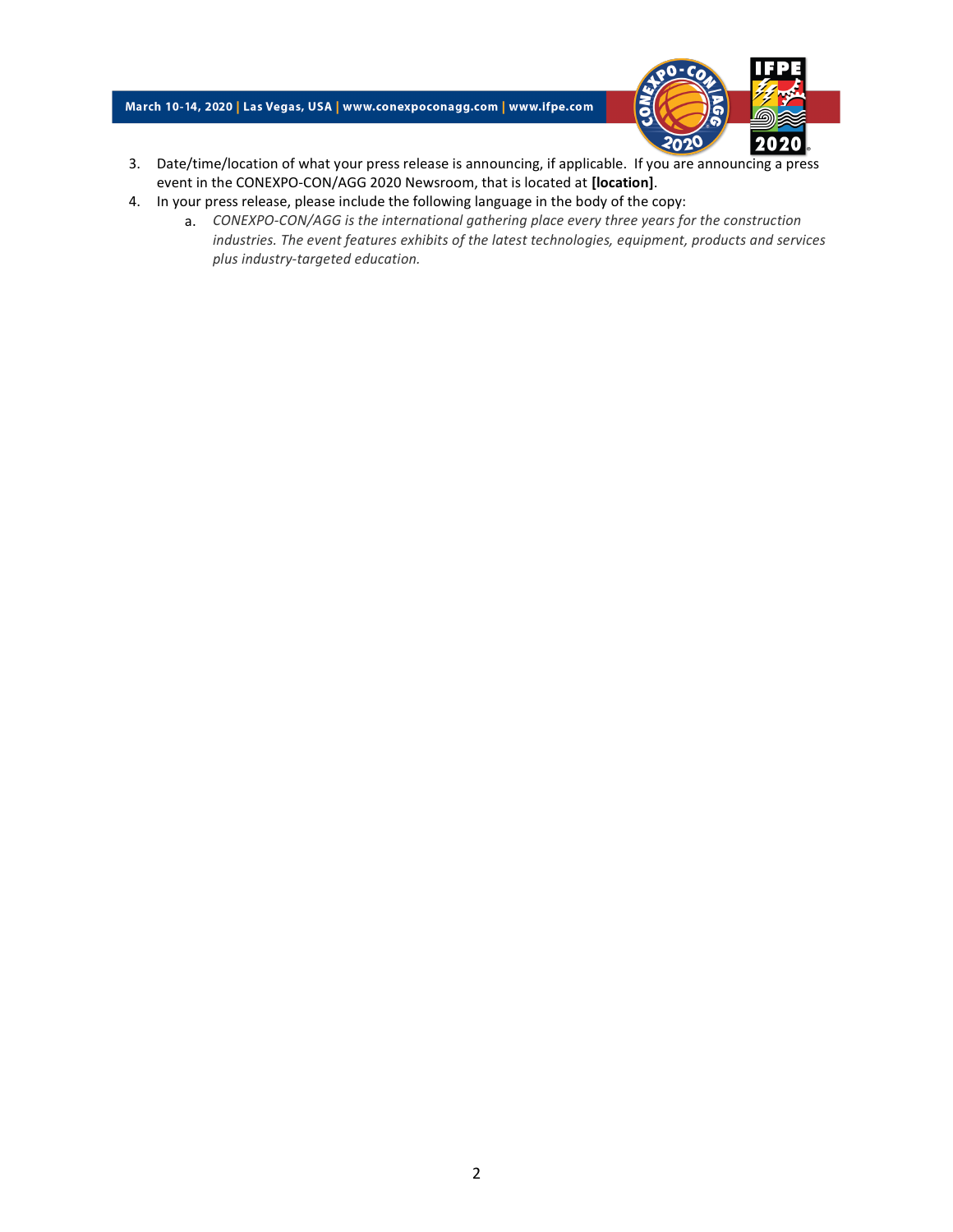

#### News Conferences:

Thinking about a news conference onsite? Be sure your material warrants one. Editors' time is limited at the shows; don't hold a conference just to hold one, especially if information can be conveyed just as well through a news release or kit. Or, you may want to schedule one-on-one visits with select editors at your booth.

When: During show hours, exhibitors may conduct a news conference only onsite, in the show news conference rooms, or in their exhibit booth with show management permission.

Exhibit Booth events may also be held up to two hours prior to show opening each day and two hours after show closing, with show management permission.

> Please fill out the News Conference Request Form at the end of this document for both booth press events and news conference room requests.

For the news conference rooms, slots are available in one-hour increments (8 a.m. to 4 p.m. start time) although you don't need to use the whole hour. Room is available for set-up one-half hour before stated time and must be vacated one-half-hour after time slot ends.

News conference room set: Non-changeable seating for about 80 (classroom, and theater as needed) with lectern and wired microphone; speaker table with two wired microphones; standard projection screen; LCD projector; tables for company news materials and refreshments (if offered).

Please remove all company materials immediately at conference end. (Any company signage should be portable and free-standing.) Please arrange directly with show vendors foradditional audiovisual service as well as refreshments, if needed.

Media Invitations: Exhibitors are responsible for inviting media to their news event. CONEXPO-CON/AGG is happy to provide a list of pre-registered media to exhibitors to add to their own media lists. (Also see Show Overview section online for Official Supporting Publications/Media for potential media outlets).

Scheduling to help avoid conflicts: Show management strives to help avoid scheduling conflicts among exhibitors for the benefit of attending media and all exhibitors. However, we can't guarantee exclusivity of a specific time, and schedule is subject to change. A consolidated schedule is provided to media and is posted in the show newsroom.

# NEWS CONFERENCE REQUEST FORM FOLLOWS